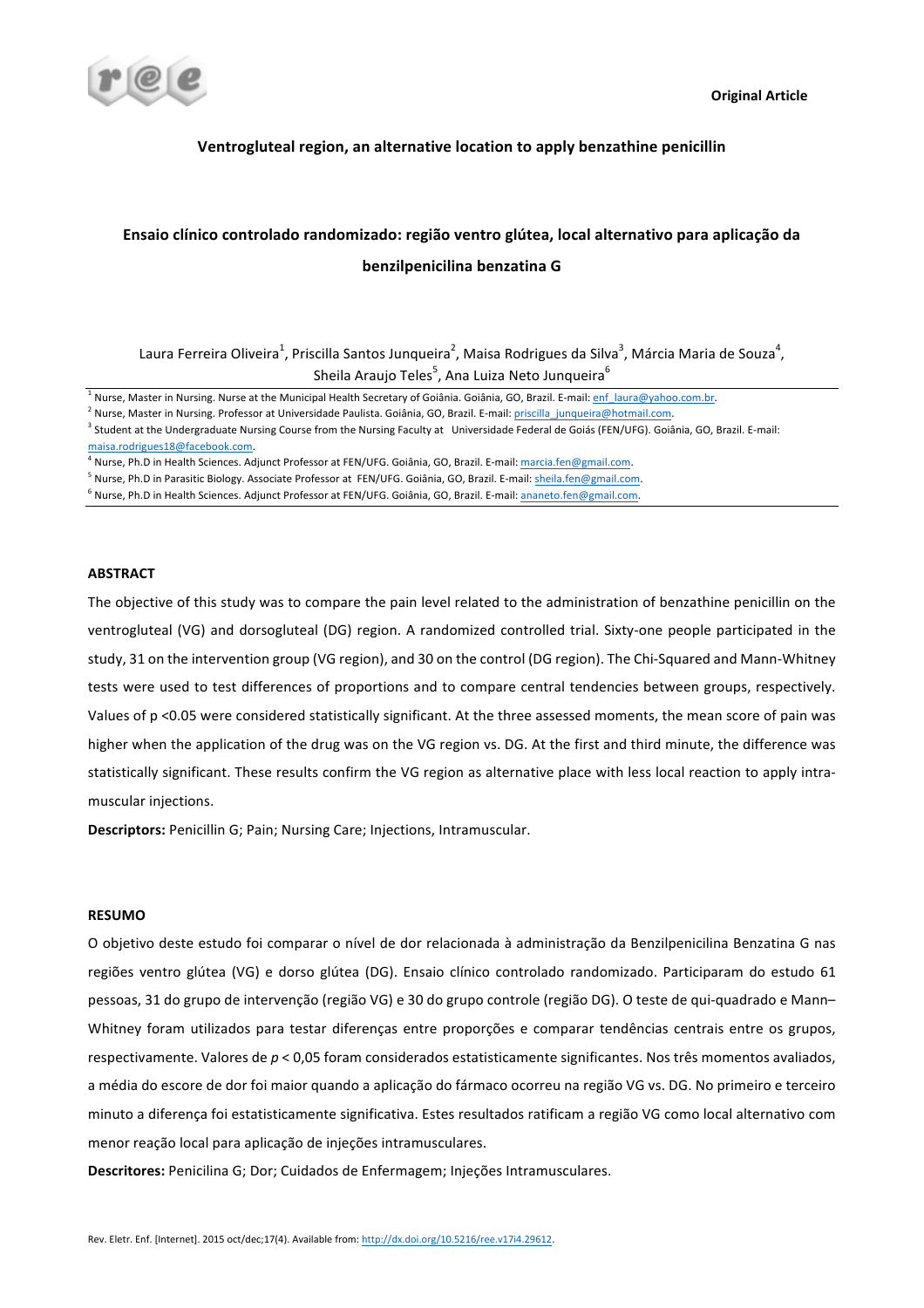### **INTRODUCTION**

The administration of injecting drugs via intramuscular (IM) is one of the most used practices in nursing routine. Thus, the place chosen to apply the injection is determinant for the patient's safety, for the therapeutic results as well as for the prevention of undesirable adverse events, requesting the site selection to be based on scientific evidence $<sup>(1)</sup>$ .</sup>

The use of injections via IM in urgency and emergency units is very common to alleviate pain, or even to obtain therapeutic results quickly<sup>(2)</sup>. The Benzathine penicillin is a ß-lactam antibiotic with bactericidal action and, when administered via IM, creates a deposit in the muscular tissues and, from those, it is slowly absorbed<sup>(3)</sup>. The use of this medication was amplified since its availability in 1940's decade, and nowadays it is one of the most prescribed at urgency and emergency units<sup>(4-5)</sup>.

Because it is the choice medication to treat many diseases, as syphilis, infections caused by Streptococos pyogenes and pneumococcus, and rheumatic fever, and prophylaxis of acute proliferative glomerulonephritis, it is one of the most used antimicrobial in public health networks<sup>(6-7)</sup>.

The therapeutic success of medications fundamentally depends of its adequate administration. The IM via is a very used procedure, and the nursing professional is the main responsible for its execution that should be based on technical knowledge and scientific evidence<sup>(8)</sup>. The Benzathine penicillin administration is indicated on the gluteus muscle region, and this is divided into two application sites for IM injections: ventrogluteal (VG) and dorsogluteal  $(DG)$ <sup>(9)</sup>.

The DG site is traditionally more used to apply iniections of oily, milky, and irritating medications, with volume equal or less than 4  $mL^{(8)}$ . However, this site has been associated with intense local pain, with or without irradiation, during or immediately after the drug application, and it can presents blush, bruises, nodules, paresis and paralysis or necrosis<sup>(8,10-11)</sup>. The injuries produced by injections depend on where the needle was

inserted and the agent injected $(12)$ . The application site of the DG injection is close to large nerves and blood vases as the sciatic and the gluteus, besides presenting a thick layer of subcutaneous tissue. Thus, injections applied out of the superior external gluteus quadrant are the main cause of neural and vascular lesions<sup>(9,12)</sup>.

In accordance with the literature, the VG site is an alternate and safe region for IM injections<sup>(10,12-15)</sup>, and it is delimitated by the anterosuperior iliac spine; great trochanter and superior iliac  $\text{crest}^{(13,16)}$ , and it is recommended for the administration of injecting drugs in individuals of all ages, including seniors, thin individuals and children<sup>(11-13,17)</sup>. In Brazil, the VG site was inserted in the nursing practice for almost 30 years<sup> $(13)$ </sup>.

For many authors, the VG site have been referred as the first choice to administer IM injections, due to advantages presented when compared to other preconized regions for IM injections, especially, the traditionally used DG region<sup>(8-11)</sup>. This region has deep musculature with muscle bundles in adequate directions, with thin subcutaneous tissue, sealed by a bone box that prevents slippage of the injected material. Besides, the absence of nerves and thick vases at the place impedes the occurrence of important neural and vascular lesions even with a mal-directed needle, therefore related to less pain when compared to other regions<sup>(9,12-13,16)</sup>. Additionally, the local epidermis is poorer in anaerobic pathogenic germs due to the anatomical location, therefore reducing the risk of infection associated to the injection $(13)$ .

Pain is an important factor that can cause fear in patients, and the drug volume, the needle, the technique, the chemical composition of the drug or solution, the application location and the speed in which the drug is administered can favor its intensity<sup>(18)</sup>.

The literature refers the VG site as the safer location to apply injections, and it is also related to less pain<sup>(7,10-</sup>)  $11,13,15,17-18$ . The Benzathine penicillin is commonly known as a drug that produce local reaction and intense pain, and not rarely, there is prescription of more than one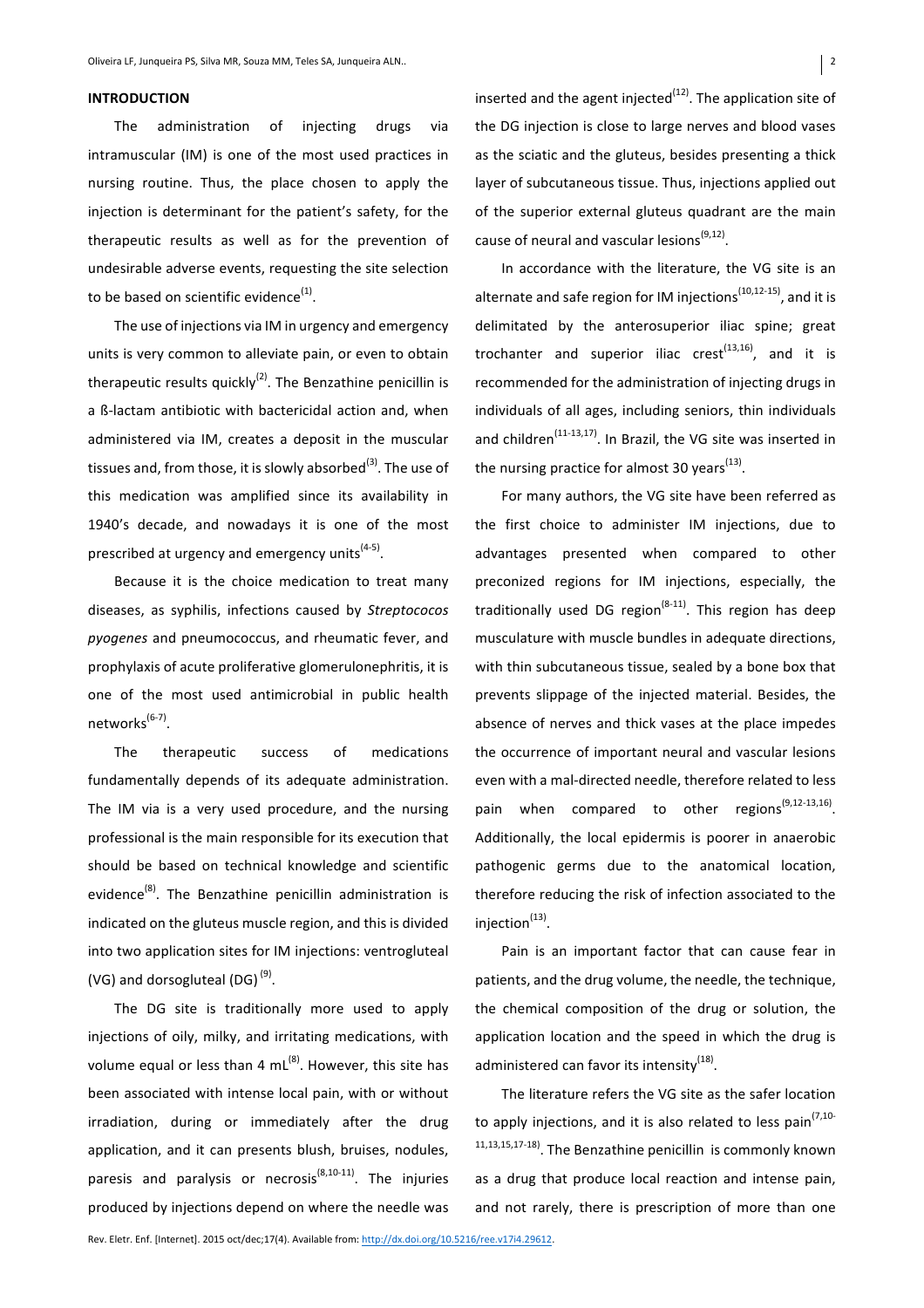dose of this drug to the patient, and it is more commonly administered at the DG site, where there is higher risk of neural and vascular lesion due to its location<sup>(9-10,12)</sup>. Thus, an alternate safe place to administer the drug and to produce reduced pain is necessary to offer comfort to the patient and to prevent potential harms.

The objective of this study was to compare the pain level related to the administration of intramuscular injections of Benzathine penicillin in the ventral gluteus versus dorsal gluteus sites.

#### **METHODS**

A randomized controlled trial to assess the pain level related to the administration of Benzathine penicillin on the VG and DG sites. This study was registered at ReBEC (Brazilian Registry of Clinical Trials), nº RBR-3hf227. 

The population was constituted of adults using Benzathine penicillin via IM, attended in two health units at a capital of a Central-Western region of Brazil, from 25<sup>th</sup> of January until the  $1<sup>st</sup>$  of March, 2012. The inclusion criteria for the study were: to have a prescription of Benzathine penicillin, to have at least 18 years and maximum of 60 years of age. The exclusion criteria were: to have skin lesion close to the application region, to present a prescription of a drug associated to Benzathine penicillin, and to not be able to verbalize the pain sensation in accordance with the pain scale presented.

Sixty-one individuals using Benzathine penicillin via IM were recruited, being 31 for the intervention group (VG site) vs. 30 to the control group (DG site). Yet, three participants dropped from completing the assessment.



Figure 1: Fluxogram of study participants. Goiânia-GO, Brazil, 2012.

The outcome variable was pain intensity at the application site of each region. The variables measured were: sociodemographic (gender, age, color, marital status and origin), pain related (at the moment, one and three minutes after the injection application).

Random numbers of a statistical program were used for randomization, they were placed in brown sealed envelopes by an external research team member, and placed in a box. All individuals presenting the required criteria were invited to participate and after the explanation about the project and signature of the Free

and Informed Consent, they were referred to the injection application.

At the injection room, under supervision of an external research member, the participant removed one envelope from the box with the random numbers, defining the application site, and then, the data was registered in a questionnaire, and it stayed with the external member. To assess pain, it was used the unidimensional numeric scale graduated from zero to 10, where zero means absence of pain and 10, the worse imaginable  $\pi$ ain<sup>(19)</sup>. After the injection and under the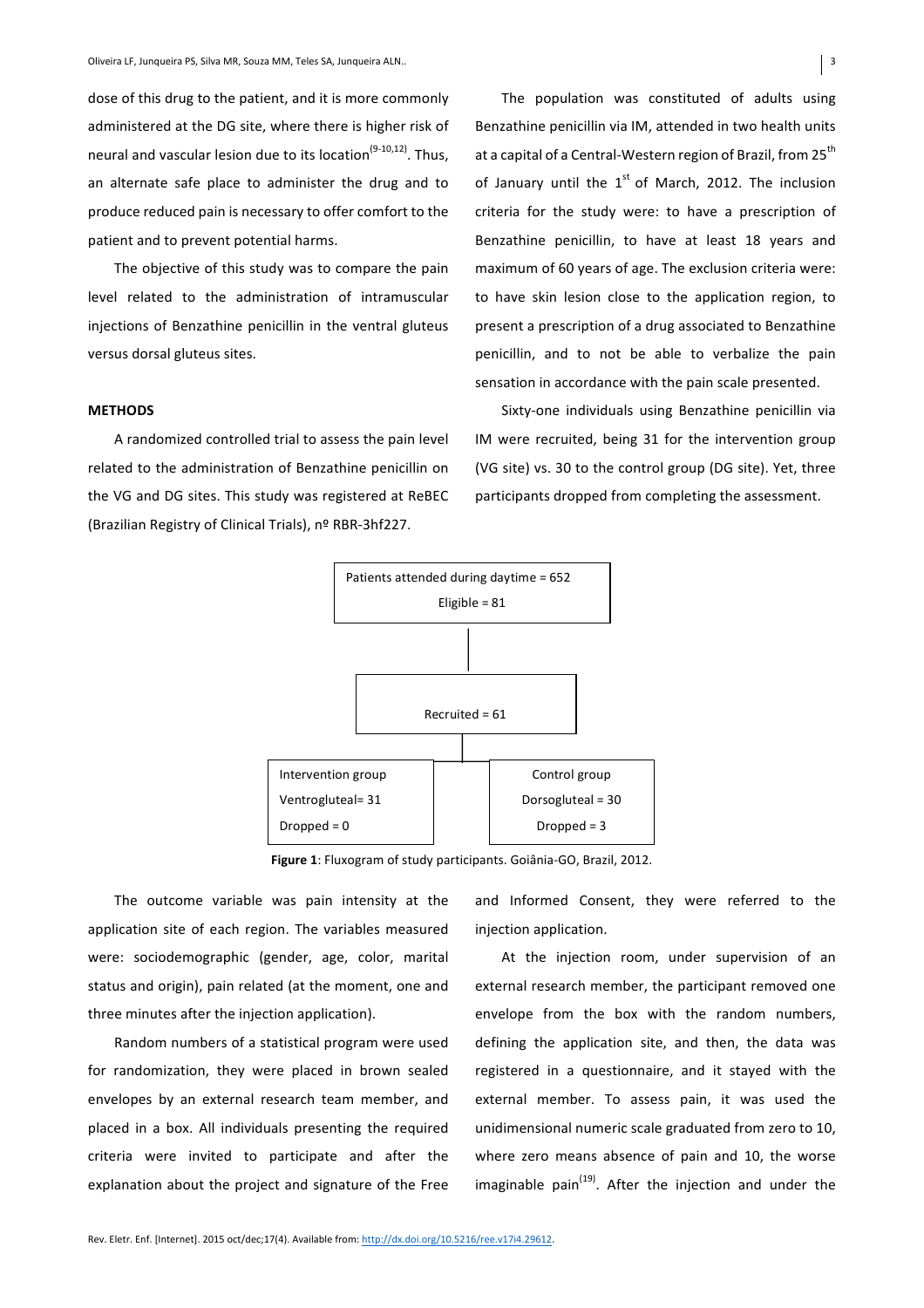supervision of researchers, the pain assessment was conducted at the moment of the application, after one and three minutes.

To administer the injection at the VG site, the individual was comfortably positioned in the chair, with the leg anatomically flexed. After, the anterosuperior iliac spine was located with the index finger (right hand at the left hip) extending the middle finger until the tubercle of the iliac crest, thus, forming a triangle. The injection was applied at the center of the triangle area formed by the index and middle fingers, that is, the medication was deposited at the iliac cavity (the location with major muscle mass). A hypodermic needle of  $25 \times 8.0$  mm was used for patients weighting  $\leq 70$  kg or 30x 8.0 mm for those weighting  $\geq 70$  Kg, in an 85<sup>o</sup> angle with the needle extremity directed to the iliac crest.

For the administration at the DG site, the patient was positioned slightly inclined to the front, supporting the body with the hands on a chair, and sustaining the body weight on the opposite leg to the injection application. The application site was limited, imagining a line dividing the gluteus region vertically in half and another line horizontally starting from the gluteal fold, thus, establishing four equal quadrants. A hypodermic needle of 25 x 8.0 mm was used for patients weighting  $\leq$  70 kg or 30x 8.0 mm for those weighting  $\geq$  70 Kg in a 90<sup>o</sup> angle, introducing the needle at the center of the external superior quadrant.

Data from interviews and questionnaires of pain assessment were entered in a microcomputer in a statistical software SPSS version 15.0 for Windows. The analysis was based on the protocol. The technician responsible for data analysis was a team member who did not participate on the previous steps of the study, for better precision and data quality. The Chi-squared test was used to test differences between proportions and Mann-Whitney test was used to compare central tendencies between groups. Values of p<0,05 were considered statistically significant.

This study was approved and monitored by the Ethics in Research Committee (CEP) from the Clinical Hospital HC/UFG in 19 of May of 2011, under Protocol CEP/HC/UFG Nº 185/2010. 

### **RESULTS**

The characteristics of the two groups are presented in Table 1. As observed in the Table, both groups were comparable, considering gender, color, origin, age, education or family income ( $p > 0.05$ ).

Table 1: Characteristics of participants in the study conducted in two health units at the city of Goiânia, GO, Brazil, 2012.

| Variable                            |              | P value |               |         |       |
|-------------------------------------|--------------|---------|---------------|---------|-------|
|                                     | $VGa (n=31)$ |         | $DG^b (n=27)$ |         |       |
| Gender (%)                          |              |         |               |         |       |
| Female                              | 12           | (38.7)  | 16            | (59.3)  |       |
| Male                                | 19           | (61.3)  | 11            | (40.7)  | 0.118 |
| Color (%)                           |              |         |               |         |       |
| White                               | 06           | (19.4)  | 02            | (7.4)   | 0.516 |
| Black/Brown                         | 24           | (77.4)  | 23            | (85.2)  |       |
| Yellow                              | 01           | (3.2)   | 02            | (7.4)   |       |
| Origin (%)                          |              |         |               |         | 0.735 |
| Goiás                               | 17           | (54.8)  | 16            | (59.3)  |       |
| Another state                       | 14           | (45.2)  | 11            | (40.7)  |       |
| <b>Marital status</b>               |              |         |               |         |       |
| Married/living together             | 15           | (48.4)  | 13            | (48.1)  | 0.832 |
| Widowed/separated                   | 05           | (16.1)  | 03            | (11.1)  |       |
| Single                              | 11           | (35.5)  | 11            | (40.7)  |       |
| Age                                 | 32.52        | (12.65) | 35.67         | (15.92) | 0.405 |
| Study time (mean; SD <sup>c</sup> ) | 3.48         | (1.12)  | 3.63          | (0.79)  | 0.575 |
| Family income (mean; SD)            | 2.32         | (1.30)  | 2.44          | (1.25)  | 0.719 |

<sup>a</sup> VG: ventrogluteal; <sup>b</sup> DG: dorsogluteal; <sup>c</sup> SD: standard deviation

Rev. Eletr. Enf. [Internet]. 2015 oct/dec;17(4). Available from: http://dx.doi.org/10.5216/ree.v17i4.29612.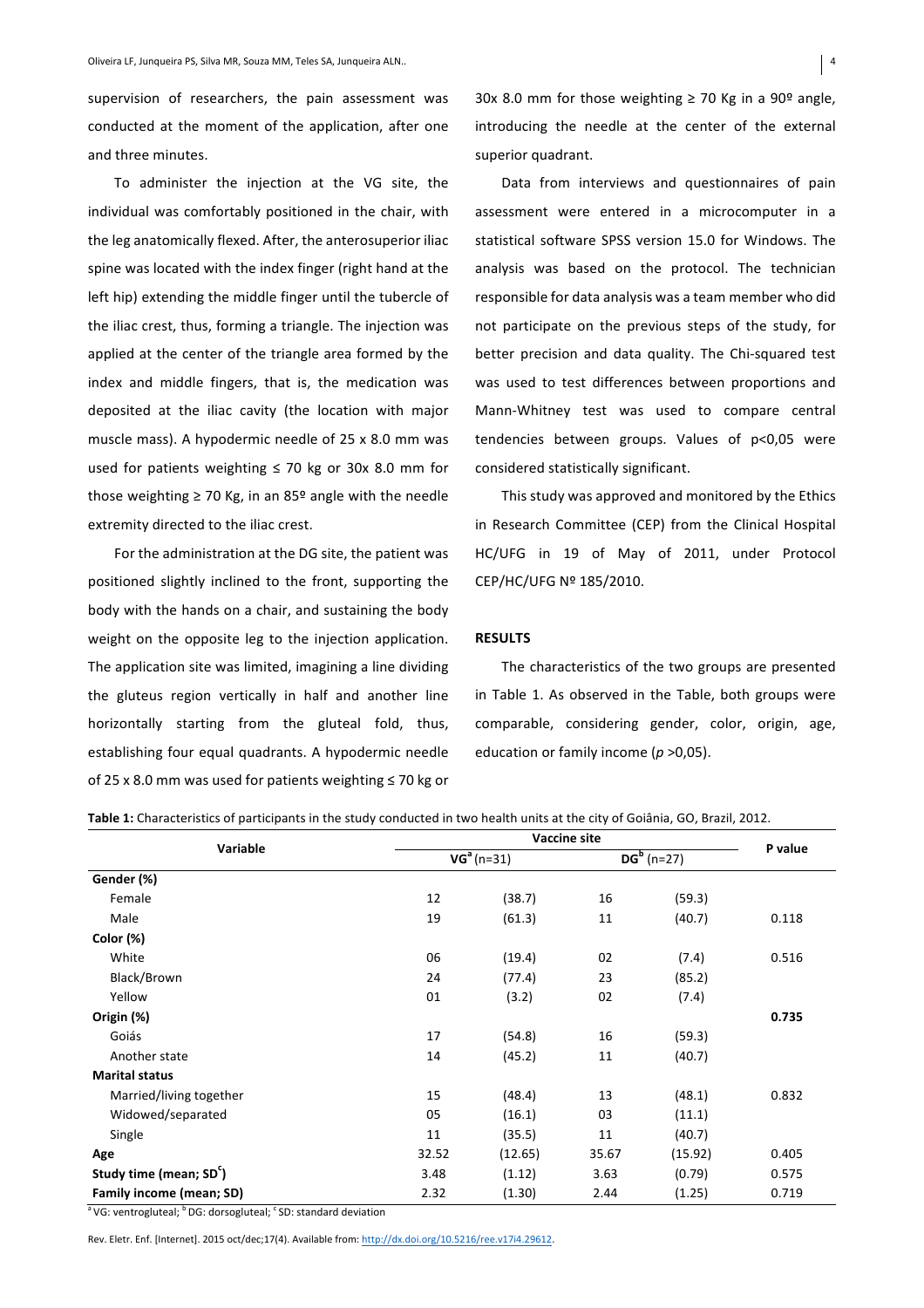In all three assessment moments, the mean pain score was higher when the drug was applied in the DG site compared to the VG site, and this difference was statistically significant, in the first  $(p= 0.046)$  and third minute  $(p=0.02)$  after the drug injection, Table 2.

Table 2: Pain at the intramuscular injection site in individuals who received Benzathine penicillin at the ventrogluteal site versus dorsogluteal site in a study conducted in two health units at the city of Goiânia, GO, Brazil, 2012.

| Pain scores            |      | $VGa$ (n=31) |      | $DG''(n=27)$ |         | p-value |
|------------------------|------|--------------|------|--------------|---------|---------|
|                        | Mean | $SD*$        | Mean | SD           |         |         |
| During the injection   | 1.84 | 1.53         | 2.59 | 1.45         | $-1.88$ | 0.06    |
| 1' after the injection | 0.68 | 1.04         | 1.26 | 1.23         | $-2.00$ | 0.046   |
| 3' after the injection | 0.23 | 0.56         | 0.78 | 1.05         | $-2.26$ | 0.024   |

<sup>a</sup> VG<sup>:</sup> ventrogluteal; <sup>b</sup> VD: dorsogluteal; <sup>c</sup> Mann-whitney; \* SD Standard Deviation

### **DISCUSSION**

The Benzathine penicillin is a very used antibiotic in urgencies and emergencies units in public health, as it is essential to fight many infections of community origin<sup>(20-</sup>  $21$ ), however, adverse reactions have been registered since its introduction in clinical practice<sup>(11,18,21)</sup>.

The adequate choice to administer intramuscular injections is of great importance to decrease pain and other adverse events, especially produced by viscous drugs, thus administration of these drugs with greater safety and less pain became the great challenge of the nursing team $(3,8-9)$ .

In the present study, contrary of Tug`rul and Khorshid (2014) that did not find difference in pain intensity during the application of procaine penicillin in adults using these two sites<sup>(22)</sup>; the assessment during the injection application showed a tendency of less pain for individuals who received the injection in the VG site vs. DG, with a marginal p value (0.06).

In this study, lower scores after the application of Benzathine penicillin were found in individuals who received the medication on the VG site, at the first as well as on the third minute. This difference is possibly related to VG anatomic characteristics. The region is delimited by a bone box (iliac crest, anterosuperior iliac spine and greater trochanter), larger volume of muscle mass (medius and minimus muscle), and the direction of muscle fibers prevent the slippage of the injected

material to the sciatic nerve region, preventing it from  $irritations<sup>(11,13-14,16)</sup>$ 

It is not new that Benzathine penicillin injections make patients apprehensive, justified by testimonials of previous experiences from the patient and from people of their familiarity, who describe pain as almost unbearable, as it has a neurotoxic characteristic. In this context, the VG site is presented as alternative because it is less innervated, and it is cited as the region of less pain sensitivitv<sup>(11-17)</sup>.

Besides the less pain advantage at the injection site. studies with immune-biologicals show that less reactogenicity was found in neonates and lactating when compared to other sites traditionally used for this age, as the anterolateral thigh  $(ALT)^{(15-17)}$ , showing this site as safe to also apply vaccines in neonates.

Still, the reality of emergency units present patients with diverse characteristics, as gluteus prosthesis, skin lesions, rickets or obesity, that in many times making impossible to administer viscous drugs with safety on the DG site.

In this study, the adherence of patients to VG was unanimous, it is believed that attention, and adequate information provided by professionals who administered the injection to participants was fundamental for its acceptance. Safe guidance regarding innovative techniques is necessary to acquire trust and consequently, offer more comfort to the patient.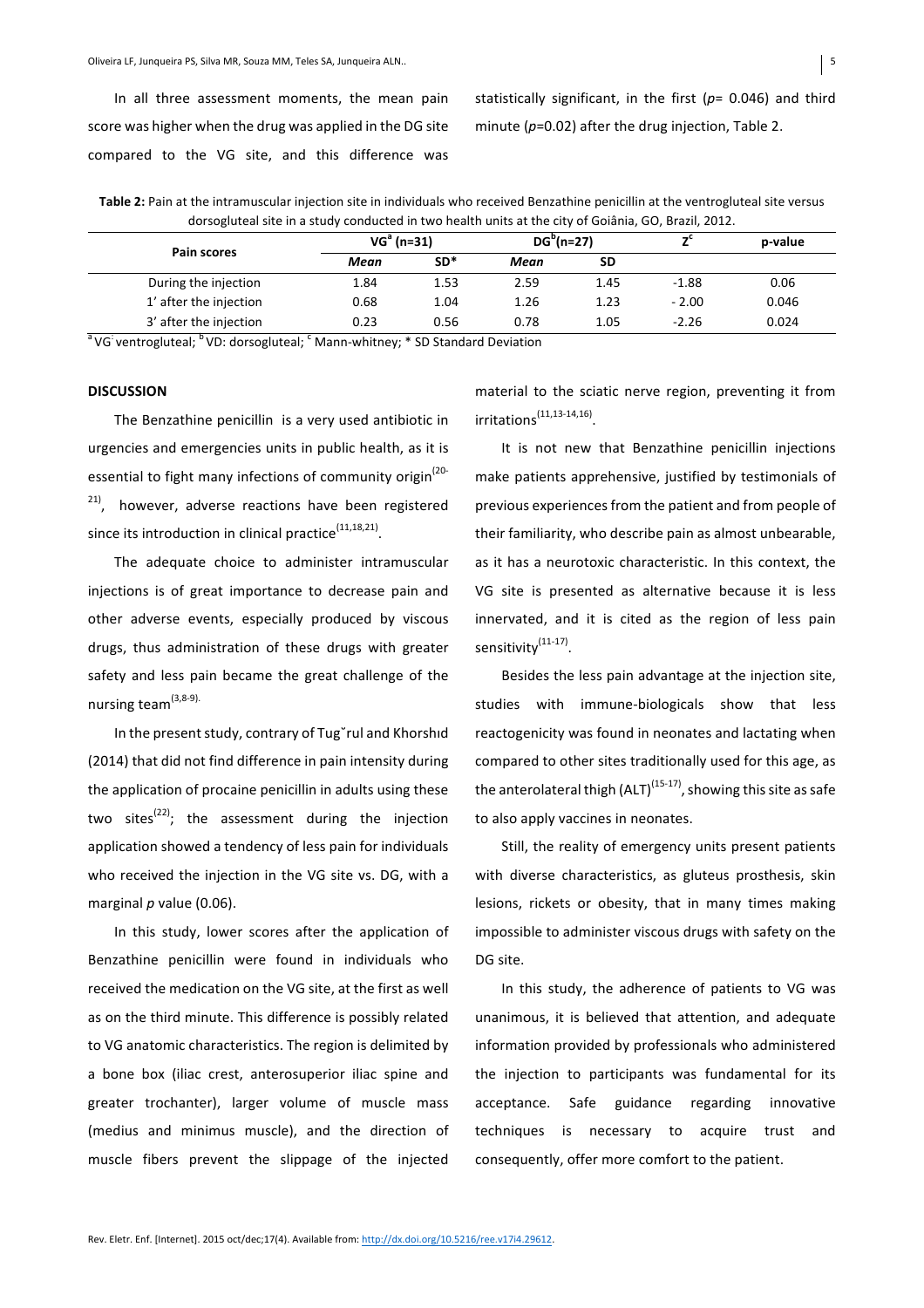There are few studies that assessed pain during the IM injection applications comparing sites for drug administration. The present study is expected to add to others defending the need of an alternative site for injections via IM that produce less pain associated to safety. 

## **CONCLUSION**

When pain and application site for medication are compared, the results presented scores of less pain for the VG site, and the difference was statistically significant at the first and third minute  $(p<0.05)$ .

#### **REFERENCES**

1. Zimmermann PG. Revisiting IM Injections. AJN Am J Nurs [Internet]. 2010 [cited 2015 dec 31];110(2):60-1. Available from: http://dx.doi.org/10.1097/01.NAJ.0000368058.72729.c6. 2. 1. Boyd AE, DeFord LL, Mares JE, Leary CC, Garris JL, Dagohoy CG, et al. Improving the Success Rate of Gluteal Intramuscular Injections. Pancreas [Internet]. 2013 [cited 2015 dec 31];42(5):878-82. Available from:

http://dx.doi.org/10.1097/MPA.0b013e318279d552.

3. Miranda MCC, Rozenfeld S, Oliveira SP. Reações adversas não alérgicas à suspensão injetável de benzilpenicilina benzantina: uma revisão sistêmica. J Vasc Br [Internet]. 2004 [cited 2015 dec 31];3(3):253-60. Available from:

http://jvascbr.com.br/04-03-03/04-03-03-253/04-03-03- 253.pdf.

4. Starfield B. Atenção primária: equilíbrio entre necessidades de saúde, serviços e tecnologia [Internet]. Brasília: UNESCO/Ministério da Saúde; 2002 [cited 2015 dec 31]. Available from:

http://bvsms.saude.gov.br/bvs/publicacoes/atencao\_primaria \_p1.pdf.

5. Ralph ACL, Carvalho ALC, Vasconcellos MC, Chagas SO, Guilhon-Simplicio F. Aspectos farmacoeconômicos e implicações clínicas do uso de antimicrobianos em uma unidade de saúde pediátrica. Rev. Bras. Farm. Hosp. Serv. Saúde [Internet]. 2014 [cited 2015 dec 31];5(2):56-62. Available from:

## http://www.sbrafh.org.br/rbfhss/index/edicoes/vl/5/nr/2/id/5 47/lg/0.

6. Bowen AC, Tong SYC, Andrews RM, O'Meara IM, McDonald MI, Chatfield MD, et al. Short-course oral co-trimoxazole versus intramuscular benzathine benzylpenicillin for impetigo in a highly endemic region: an open-label, randomised, controlled, non-inferiority trial. Lancet [Internet]. 2014 [cited 2015 dec 31];384(9960):2132-40. Available from:

http://dx.doi.org/10.1016/S0140-6736(14)60841-2.

Limitations of the study: the researcher was not blinded to pain assessment, considering the group in which the participant was allocated. Individuals who received Benzathine penicillin injections previously, were not excluded from the study and their previous experience might have affected the pain assessment.

Nowadays, the evidence-based practice is required for nursing action, and the administration of injecting drugs via IM should follow this axis, leaving the convenience of traditionalism and professional preference to adopt innovative techniques to guarantee safety and more comfort to the patient.

7. Galvao TF, Silva MT, Serruya SJ, Newman LM, Klausner JD, Pereira MG, et al. Safety of Benzathine Penicillin for Preventing Congenital Syphilis: A Systematic Review. Young RC, editor. PLoS One [Internet]. 2013 [cited 2015 dec 31];8(2):e56463. Available from:

#### http://dx.plos.org/10.1371/journal.pone.0056463.

8. Walters M, Furyk J. Nurse education in a resource limited environment: an evaluation of an educational teaching package on intramuscular injections, in Blantyre, Malawi. Nurse Educ Pract. 2010 [cited 2015 dec 31];10(5):256-61. Available from: http://dx.doi.org/10.1016/j.nepr.2009.11.015. 9. Malkin B. Are techniques used for intramuscular injection based on research evidence? Nurs Times. 2008;104(50-51):48-51.

10. Nicoll LH, Hesby A. Intramuscular injection: An integrative research review and guideline for evidence-based practice. Appl Nurs Res [Internet]. 2002 [cited 2015 dec 31];15(3):149-62. Available from:

http://dx.doi.org/10.1053/apnr.2002.34142.

11. Small SP. Preventing sciatic nerve injury from intramuscular injections: literature review. J Adv Nurs [Internet]. 2004 [cited 2015 dec 31];47(3):287-96. Available from:

http://dx.doi.org/10.1111/j.1365-2648.2004.03092.x.

12. Jung Kim H, Hyun Park S. Sciatic nerve injection injury. J Int Med Res [Internet]. 2014 [cited 2015 dec 31];42(4):887-97. Available from: http://dx.doi.org/10.1177/0300060514531924. 13. Castellanos BE. Ventro-gluteal region: a safe place for intramuscular injections. Rev Enferm Nov Dimens. 1977;3:289-93.

14. Greenway K. Using the ventrogluteal site for intramuscular injection. Nurs Stand [Internet]. 2004 [cited 2015 dec 31];18(25):39-42. Available from:

#### http://dx.doi.org/10.7748/ns2004.03.18.25.39.c3560.

15. Junqueira ALN, Tavares VR, Martins RMB, Frauzino KV, da Costa e Silva AM, Minamisava R, et al. Safety and immunogenicity of hepatitis B vaccine administered into ventrogluteal vs. anterolateral thigh sites in infants: A